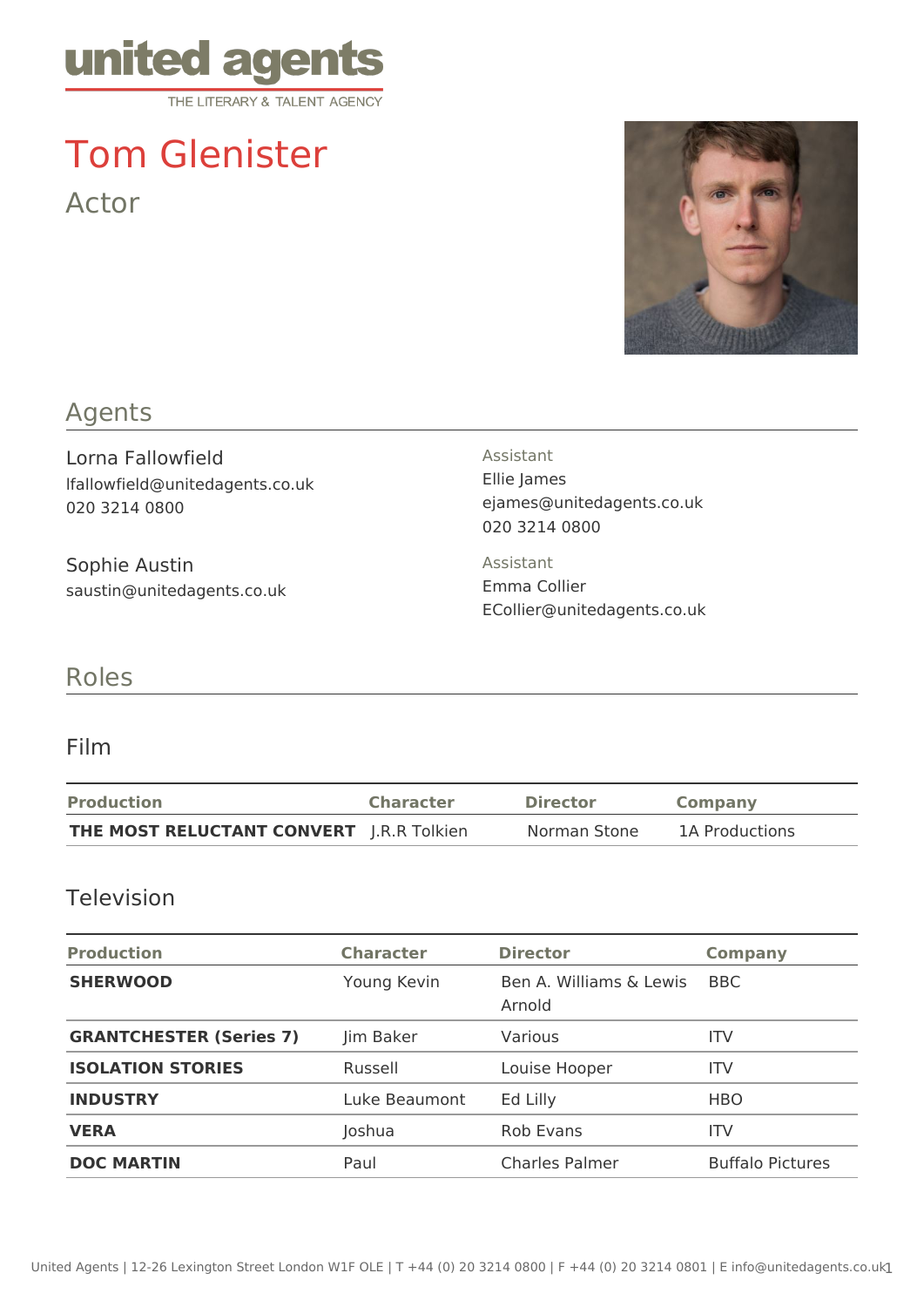## Stage

| <b>Production</b>                      | <b>Character</b> | <b>Director</b>                          | <b>Company</b>                                |
|----------------------------------------|------------------|------------------------------------------|-----------------------------------------------|
| <b>SAVED</b>                           | Mike             | John Haidar                              | Guildhall School of<br><b>Music and Drama</b> |
| <b>POST-MORTEM</b>                     | John Cavan       | Lucy Bailey                              | Guildhall School of<br>Music and Drama        |
| <b>THE CHERRY</b><br><b>ORCHARD</b>    | Passer-by        | <b>Christian Burgess</b>                 | Guildhall School of<br>Music and Drama        |
| <b>ANTONY AND</b><br><b>CLEOPATRA</b>  | Caesar           | Christopher Luscombe                     | Guildhall School of<br>Music and Drama        |
| <b>THE TROJAN WOMEN</b>                | Talthybius       | Patsy Rodenburg                          | Guildhall School of<br>Music and Drama        |
| <b>MERRILY WE ROLL</b><br><b>ALONG</b> | Franklin Shepard | <b>Martin Connor</b>                     | Guildhall School of<br>Music and Drama        |
| <b>A DOLL'S HOUSE</b>                  | Krogstad         | Wyn Jones and Annemette<br>Verspeak      | Guildhall School of<br><b>Music and Drama</b> |
| <b>THE PROVOKED WIFE</b>               | Heartfree        | Jo McInnes                               | Guildhall School of<br>Music and Drama        |
| <b>THE SEAGULL</b>                     | Konstantin       | <b>Christian Burgess</b>                 | Guildhall School of<br>Music and Drama        |
| <b>BIRDLAND</b>                        | Johnny           | Chris Kelham                             | Guildhall School of<br>Music and Drama        |
| <b>THE MYSTERY PLAYS</b>               | Lucifer          | Daniel McGrath and<br>Annemette Verspeak | Guildhall School of<br>Music and Drama        |

## Radio

| <b>Production</b>                          | <b>Character</b>    | <b>Director</b>  | <b>Company</b>          |
|--------------------------------------------|---------------------|------------------|-------------------------|
| <b>DEDICATION</b>                          | Earl of Southampton | Celia De Wolff   | <b>Pier Productions</b> |
| <b>BLAME</b>                               | Witness 2           | Eoin O'Callaghan | <b>BBC Radio 4</b>      |
| <b>PERSONAL SHOPPER</b>                    | Max                 | Eoin O'Callaghan | BBC Radio 4             |
| <b>BROKEN ENGLISH</b>                      | loe                 | Eoin O'Callaghan | <b>BBC Radio 4</b>      |
| <b>GIRL WITH A PEARL</b><br><b>EARRING</b> | Pieter              | Amber Barnfather | BBC Radio 4             |
| <b>INSEPERABLE</b>                         | Simon               | David Beck       | Audible                 |
| <b>BASELINES</b>                           | Andy Terrister      | Eoin O'Callaghan | <b>BBC Radio 4</b>      |
| <b>IN SEARCH OF LOST TIME</b>              | Various             | Celia De Wolff   | <b>Pier Productions</b> |
| <b>IVAN AND THE DOGS</b>                   | Ivan                | Paul Dodgson     | <b>BBC Radio 4</b>      |